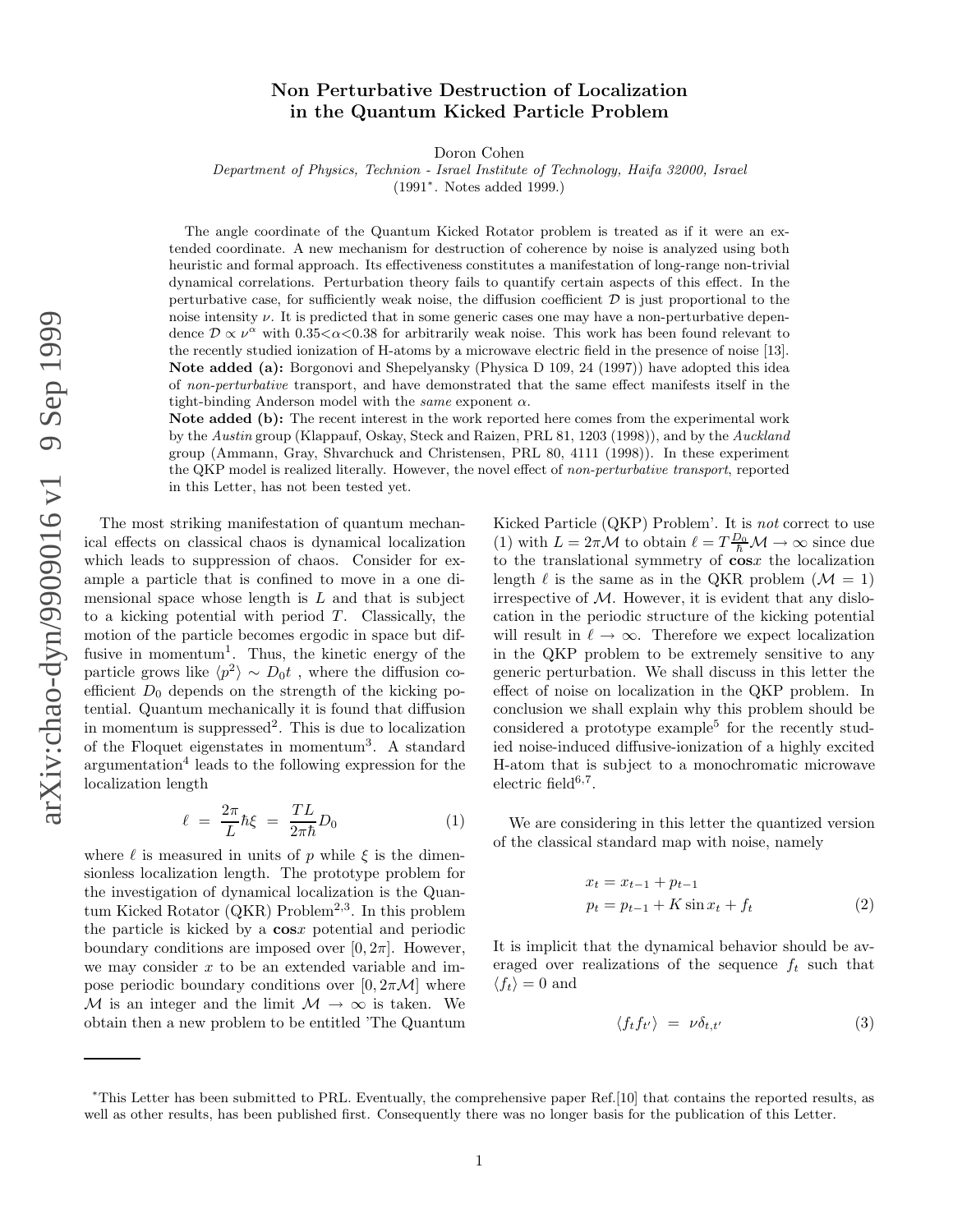Following Ott, Antonsen and Hanson<sup>8</sup> we assume that the one-step propagator that generates this map is

$$
\hat{U} = \exp\left[-\frac{i}{\hbar}(K\cos\hat{x} + \hat{V}_{int})\right] \exp\left[-\frac{i}{\hbar} \frac{1}{2}\hat{p}^2\right] \tag{4}
$$

where  $V_{int}$  is the interaction term with the noise source. Consider first the standard QKR case in which  $x$  is an angle variable. The interaction term must respect then the  $2\pi$  spatial periodicity of x. Possible choices that correspond to the classical map (2) are  $\hat{V}_{int} = \sqrt{2\nu} \sin(\hat{x} + \varphi(t))$  where  $\varphi(t)$  is a random phase<sup>8</sup>,  $and<sup>9</sup>$  $\vec{v}_{int} = \int d\varphi f_{\varphi}(t) \sqrt{2} \sin(\hat{x} + \varphi)$  where  $f_{\varphi}(t)$  satisfies  $\langle f_{\varphi}(t) f_{\varphi'}(t') \rangle = \nu \frac{1}{2\pi} \delta(\varphi - \varphi') \delta_{t,t'}$ . It may be shown that this QKR model is not sensitive to the detailed form of the interaction term<sup>10</sup>. In the QKP problem the map (2) describes the time evolution of a particle. A generic interaction term with the external noise source is not expected to respect the  $2\pi$  spatial periodicity of the kicking potential. We may assume then e.g. a linear coupling scheme  $V_{int} = -f_t \hat{x}$  where  $f_t$  satisfies (3). We shall see that in this QKP model the dynamical behavior is significantly different compared with the QKR model though both models correspond to the same map (2). From now on it is assumed that  $1 \ll K$  which is the usual condition for being in the classically-chaotic regime of the standard map.

In the presence of strong noise diffusion in momentum is classical-like<sup>8</sup> with coefficient  $\frac{1}{2}K^2 + \nu$ . If the noise is weak then classical-like diffusion lasts a characteristic time  $t^* \approx 2\xi$  and then a crossover to slower diffusive behavior is observed. The asymptotic diffusion coefficient is defined as follows:

$$
\mathcal{D} = \lim_{t \to \infty} \frac{\langle \langle (p(t) - p(0))^2 \rangle \rangle}{t} \tag{5}
$$

where  $\ll \gg$  denotes quantum statistical average over initial conditions and noise realizations (see Ref.10 for further details). In the absence of noise  $\mathcal{D} = 0$  due to the localization effect. We shall use now a heuristic picture in order to determine  $\mathcal D$  in the presence of weak noise. Next we shall introduce a formal treatment and the limitations of both approaches will be pointed out.

A good way to gain insight of the effect of noise on coherence is to use Wigner's picture of the dynamics<sup>11</sup>. Wigner's function  $\rho(x, p)$  is defined on  $[0, 2\pi \mathcal{M}] \times \frac{\hbar}{2\mathcal{M}} \mathcal{Z}$ where  $Z$  are the integer numbers. Assuming that the particle is prepared in a  $\hat{U}$ -eigenstate, Wigner's function has details on spatial scale  $\frac{1}{\xi}$  indicating a superposition of  $\xi$  momentum eigenstates. The effect of noise is to smear fine details of Wigner's function and thus to turn the superposition into a mixture<sup>11</sup>. The coherence time  $t_c$  in the QKR problem is simply the time it takes for the noise to 'mix' neighboring momenta<sup>8</sup> on momentum scale

 $\hbar$ , namely  $t_c^{QKR} = (\hbar^2 \frac{1}{\nu})$  $(\frac{1}{\nu})$ , while in the QKP problem a shorter time scale exists, namely  $t_c^{QKP} = \left(\frac{1}{\xi^2}\frac{1}{\nu}\right)$  $(\frac{1}{\nu})^{\frac{1}{3}}$  which is the time it takes to *spread* over spatial scale  $\frac{1}{\xi}$ . This spreading is absent in case of a rotator since it is associated with the noise-induced diffusion in the non-discrete momentum space. This diffusion is  $\delta p \propto t^{\frac{1}{2}}$  while the associated spreading is  $\delta x \propto t^{\frac{3}{2}}$ . It is important to note that implicit in this heuristic picture is the underlying assumption that the kicks do not affect significantly the coherence time. This assumption has been shown to be incorrect in case of the QKR problem if the noise possesses long range correlations<sup>11</sup>. Actually, we shall see that in the QKP problem the situation is similar, though the heuristic picture gives the right qualitative behavior.



FIG. 1. The diffusion coefficient  $D$  that has been determined by simulations as a function of  $\nu$  in both the QKR (filled squares) and the QKP (filled circles) problems. The parameters are  $K = 10$ and  $\hbar = 2\pi \times 0.3/(\sqrt{5} - 1)$ . Average over 100 realizations of the noise has been taken and the number of iterations was up to 10<sup>4</sup> for each realization. The smooth curves has been calculated using (10) and assuming the short time behavior in (7) to hold throughout the whole time domain. Either (8) or (9) were substituted. There are no fitting parameters. The numerical results in case of the QKP model (circles) definitely deviates from the calculated perturbative result (dashed line). Rather than having a perturbative behavior  $\mathcal{D} \propto \nu$  we have a non-perturbative behavior  $\mathcal{D} \propto \nu^{\alpha}$ with  $0.35 < \alpha < 0.38$ . This non-perturbative behavior persists for arbitrarily weak noise.

We proceed now to estimate  $\mathcal{D}$ . One may try to use the heuristic diffusion picture that is implicit in the work by Ott Antonsen and Hanson<sup>8</sup>. It is argued that for weak noise  $(t^* \ll t_c)$  the diffusion process in momentum space is similar to a random walk on a grid with spacing  $\hbar \xi$  and hopping-probability  $\frac{1}{t_c}$ . The diffusion coefficient in the presence of weak noise is therefore of the order  $(\hbar \xi)^2 \frac{1}{t_c}$  which upon using (1) leads to

$$
\mathcal{D} \approx \frac{t^*}{t_c} D_0 \quad . \tag{6}
$$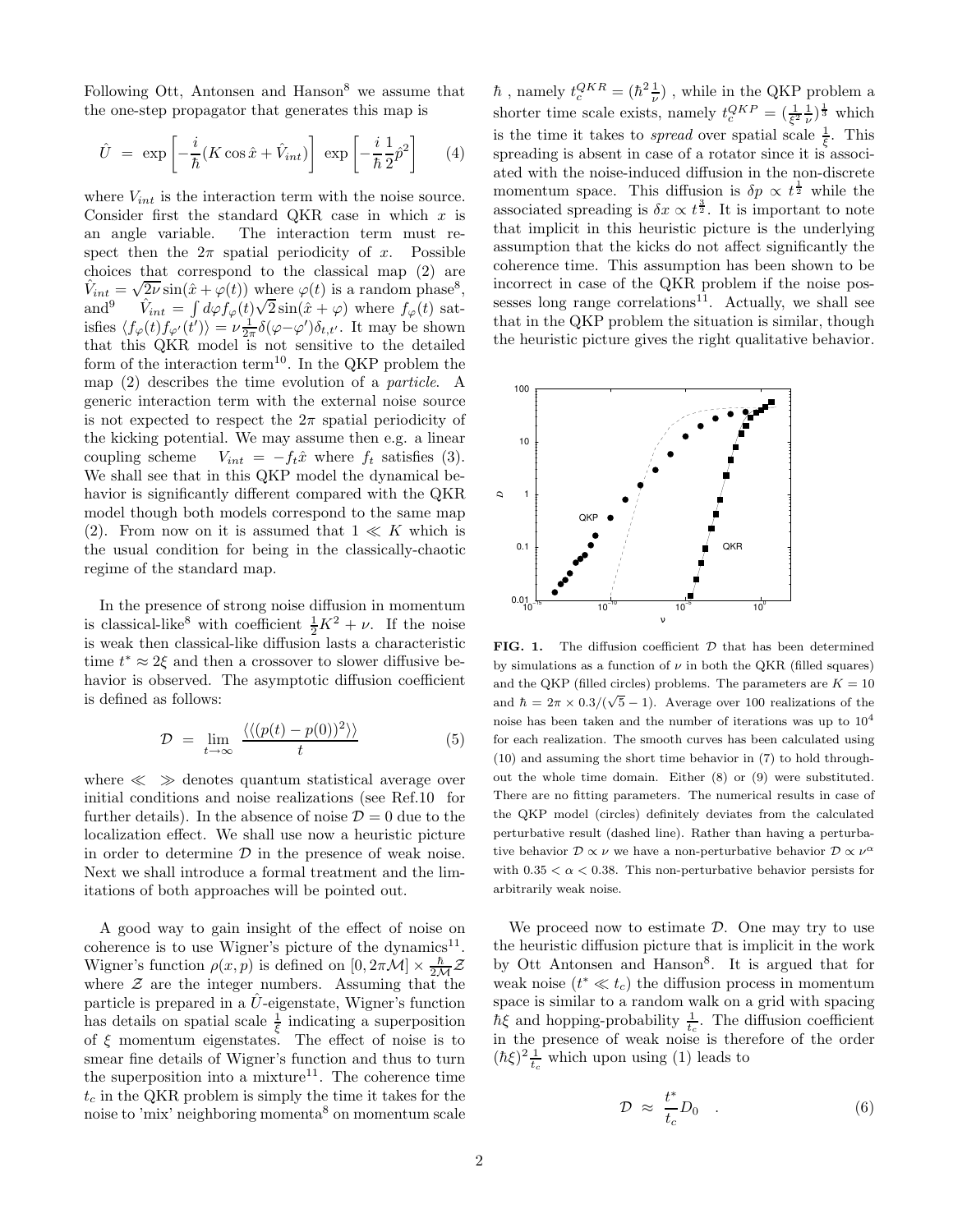It follows that  $\mathcal{D} \propto \nu^{\alpha}$  with  $\alpha = 1$  for the QKR and  $\alpha = \frac{1}{3}$  for the QKP. In Figure 1 the results of a numerical experiment are presented<sup>13</sup>. The observed behavior is indeed  $\alpha = 1$  for the QKR but  $0.35 < \alpha < 0.38$  for the QKP which deviates slightly from the heuristic value  $\alpha = \frac{1}{3}$ . We turn now to a formal analysis of the problem to overcome the natural limitations of the above heuristic picture. We shall try to explain the origin for the deviation from the heuristic result in case of the QKP, but we shall see that leading order perturbation theory cannot be trusted if we want to quantify this deviation.

In the absence of noise one may define the dispersion (energy) function  $E(t) \equiv \langle \langle (p(t)-p(0))^2 \rangle \rangle$ . This function is related to the momentum autocorrelation function<sup>10</sup> via  $E(t) = 2(C_p(0) - C_p(t))$ . Its time derivative will be denoted by  $D(t)$ , and has the asymptotic value  $\mathcal{D} = 0$ due to the localization effect. It has been found<sup>10</sup> that dynamical correlations in the QKR problem decay exponentially on time scale  $t^*$  while on longer time scale a slower power-law decay is observed. Consequently

$$
D(t) = \begin{cases} D_0 e^{-\frac{t}{t^*}} & \text{for } t < \mathcal{O}(t^*)\\ c D_0(\frac{t^*}{t})^{1+\beta} & \text{for } \mathcal{O}(t^*) < t \end{cases} \tag{7}
$$

with  $D_0 \approx \frac{1}{2}K^2$ ,  $t^* \approx 2\xi$ ,  $\beta \approx 0.75$  and  $c \approx 0.5$ . More details including analytical considerations may be found in Ref.10.

In the presence of noise coherence is destroyed. The decay probability  $P(t)$  of a quasienergy eigenstate as a function of time may be calculated using leading order perturbative calculation<sup>9,10</sup>. For the QKR the decay rate is constant,namely

$$
\dot{P}(t) = \frac{1}{\hbar^2} \nu \quad . \tag{8}
$$

For the QKP one obtains

$$
\dot{P}(t) \ = \ \frac{1}{\hbar^2} \nu \ \sum_{\tau=-t}^t C_p(\tau) (t - |\tau|) \quad . \tag{9}
$$

For  $t^* \ll t$  the behaviour is roughly  $P(t) \approx \nu \xi^{2+\beta} t^{3-\beta}$  in the latter case. These results hold as long as  $P(t) \ll 1$ . However, if we assume that  $P(t)$  is a function of a single scaled variable  $\frac{t}{t_c}$  then the perturbative result suggests that for the QKR problem  $t_c^{QKR} = (\hbar^2 \frac{1}{\nu})$  $(\frac{1}{\nu})$  which is the inverse of the decay rate and agrees with our heuristic expectation. For the QKP one obtains  $t_c^{QKP} \approx \left(\frac{1}{\xi^2}\right)$  $rac{1}{\xi^{2+\beta}}\frac{1}{\nu}$  $\frac{1}{\nu}$ )  $\frac{1}{3-\beta}$ that coincide with the heuristic result only if we assume very strong dynamical correlations ( $\beta \rightarrow 0$ ) which is not correct since  $\beta \approx 0.75$ . Note that the latter results are as exact as leading order perturbation theory permits.

We consider now diffusion in presence of weak noise  $(t^* \ll t_c)$  using a formal approach. A derivation<sup>10</sup> which

is based on leading order perturbation theory leads to the result

$$
\mathcal{D} \approx \sum_{t=0}^{\infty} \dot{P}(t) D(t) \quad . \tag{10}
$$

This expression may be trusted only if it is dominated by the short-time terms (those with  $t \ll t_c$ ). This would be always the case if dynamical correlations possesed a short-range nature. Specifically, if  $D(t)$  decayed exponentially on the relatively short time scale  $t^*$ , then the sum in (10) would be dominated by the terms in its head whose number is of the order  $t^*$ . Evidently  $\mathcal D$  should be proportional then to the intensity of the noise. A non-trivial dependence of the form  $\mathcal{D} \propto \nu^{\alpha}$  with  $\alpha \neq 1$ is therefore a manifestation of long range dynamical correlations. The sum in (10) is necessarily dominated then by the long-time terms and consequently the perturbative estimate for  $D$  cannot be trusted any more.

In case of the QKR model one easily finds that in spite of the power law decay of the long-time terms, yet the sum (10) is dominated by the short time terms. Substitution of (7) and (8) into (10) leads then to the heuristic formula (6). Figure 1 illustrates comparision of the numerical results (filled squares) with the analytical estimate (smooth curve, no fitting parameters). We turn now to discuss the QKP case. Here the behaviour of the terms in the sum (10) that satisfy  $t^* \ll t \ll t_c$  is

$$
\dot{P}(t)D(t) = (3-\beta)cD_0 \frac{(t^*)^{1+\beta}}{(t_c)^{3-\beta}} t^{1-2\beta} , \qquad (11)
$$

where we have used (7) and (9). This behaviour (provided  $\beta \leq 1$ ) indicates that most of the contribution to  $\mathcal D$  in (10) comes from the long-time terms with t which is of the order  $t_c$ . This observation is supported by the comparision of the numerical<sup>12</sup> results (Figure 1, filled circles) with analytical estimate that takes into account only the short-time contribution (dashed curve, no fitting parameters). One may try to use the following extrapolation scheme in order to estimate the dominant contribution of the long-time terms to the diffusion coefficient : (a) To assume that nevertheless (10) holds, (b) To assume that (9) holds for  $t \leq t_c$  while  $\dot{P}(t) = 0$ for  $t_c < t$ . One obtains then  $\mathcal{D} = c'(\frac{\overline{t}^*}{t_c})$  $\frac{t^*}{t_c}$ <sup>1+β</sup>D<sub>0</sub> instead of (6) where  $c'$  is a prefactor of order unity. Consequently  $\mathcal{D} \propto \nu^{\alpha}$  with  $\alpha = \frac{1+\beta}{3-\beta}$ . This result differs for  $0 < \beta$  from the heuristic one. It predicts that  $\alpha$  is larger then  $\frac{1}{3}$ , namely  $\alpha \approx 0.78$ . Unfortunately, the latter value does not agree with the numerical results which leads to the conclusion that leading order perturbation theory is not sufficient in order to obtain a quantitive description of the effect.